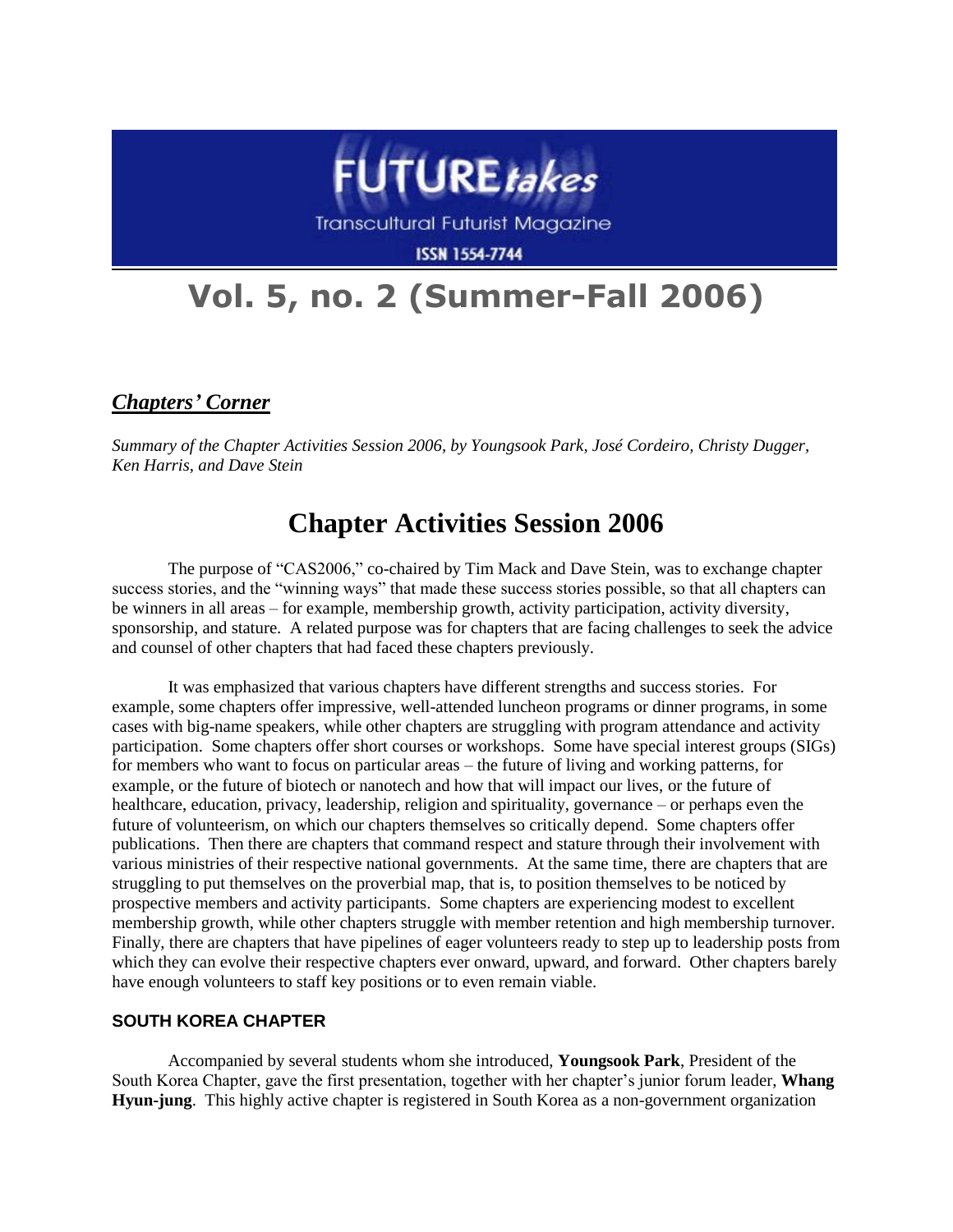(NGO) with the Ministry of Finance to act as a leading regional, national, and international R&D, training, and consulting organization in the field of future studies. In addition, the chapter functions as the Korean node of the American Council for United Nations University (ACUNU). "Korea 2050" core programs include research, analysis, and formulations of various strategies for alternative futures of Korea, both for government ministries and for businesses. Professional services include establishment of futures research institutes in universities as well as research centers in business. International collaboration extends to the European Union, the World Trade Association (WTA), and the Organization for Economic Cooperation and Development (OECD). The Web site, [www.korea2050.net,](http://www.korea2050.net/) is becoming an internationally-recognized database for futures research.

Additional activities include a training program for government officials on foresight and strategic prospective studies, with training to be provided by internationally prominent futurists, and seminars, workshops, and lectures to promote public awareness.

More than 500 futurists, CEOs, and government officials, including former US Vice President Al Gore, have spoken at chapter-sponsored conferences and workshops. These events have included the Seoul Digital Forum in 2005, co-sponsored by the Ministry of Information and Communications, and the First Futures Workshop, also in 2005. Another major event, the conference on the future of culture and tourism, was sponsored by the chapter in cooperation with the Ministries of Culture and Tourism. This conference examined trends that will impact culture and tourism for the purpose of developing effective national strategies. Other ministries with which the South Korea Chapter has worked include the Ministries of Education, Science and Technology, Construction and Transportation, Youth, Environment, and Education.



**Left to right: Youngsook Park (at podium), Ken Harris, José Cordeiro.**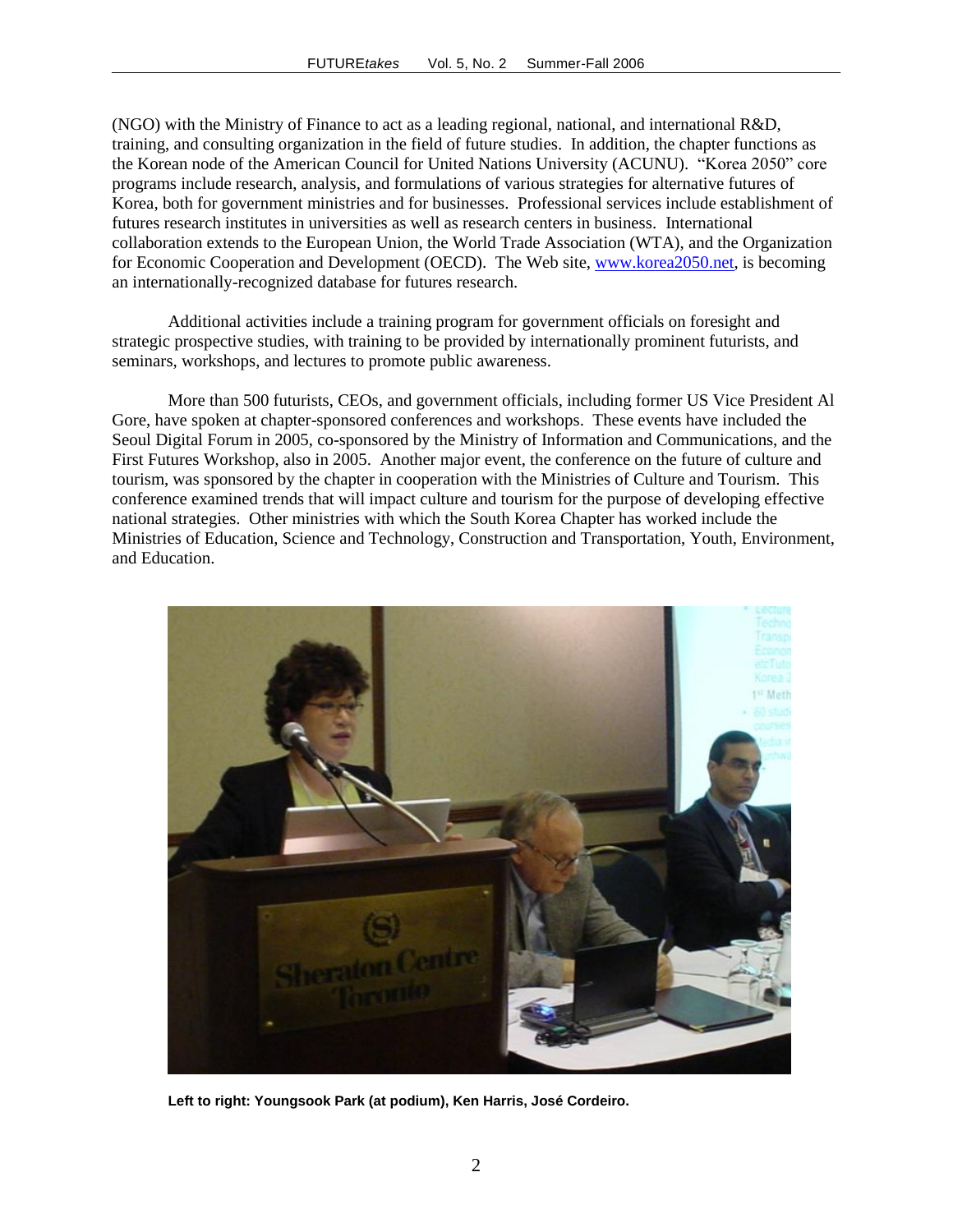

**Left to right: Kim Dae Ho, Lee Jung Min, Jang Woong Jo, Youngsook Park, Hwang Hyun Jung (at podium).**

# **VENEZUELA CHAPTER**

Another highly successful chapter, the Venezuela Chapter, was represented by its President, **José Cordeiro**. The Venezuela Chapter has been instrumental in establishing future studies courses at four universities. Monthly events include programs on "The Future of \_\_\_ (topic of the month)," and internationally prominent speakers are invited to a yearly conference. A recent conference speaker was Arthur C. Clarke, a well-known science fiction writer. Another major activity is the national university contest, which the chapter sponsors in collaboration with the Millennium Project of the ACUNU.

The Venezuela Chapter's achievements are all the more remarkable considering their challenging financial and political environment. The chapter relies primarily on member dues for its revenues, and exchange controls make it difficult for members to maintain membership in the parent WFS. For this reason, the chapter is interested in attracting corporate sponsorship. An additional interest is obtaining funds to bring students to the annual WFS convention, although Mr. Cordeiro was able to bring three students to WFS 2006 and introduced them at CAS2006.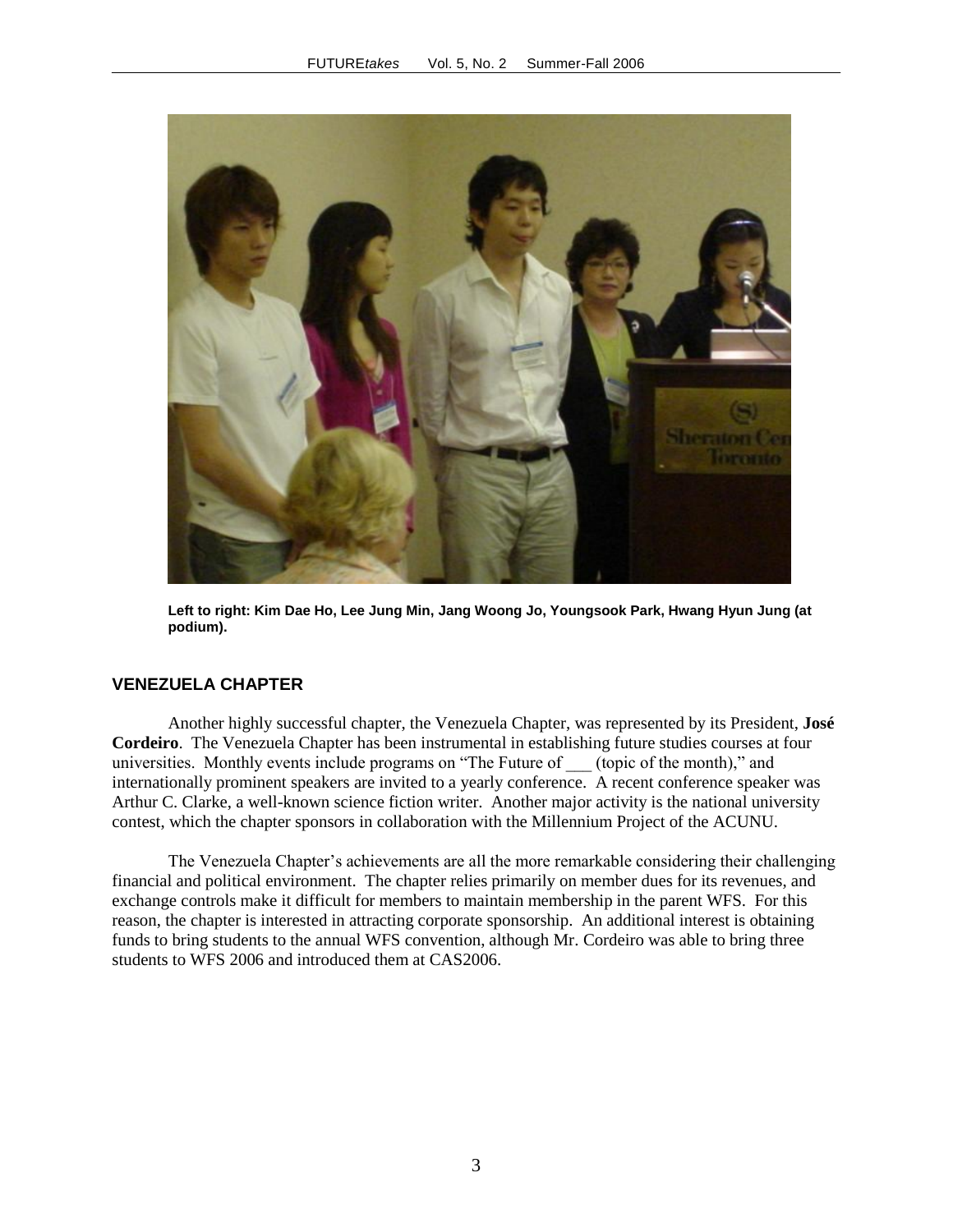

**Left to right: José Cordeiro (at podium), Ken Harris, Youngsook Park.**

# **BAYSIDE CHAPTER (USA)**

**Christy Dugger**, President of the Northern California (Bayside) Chapter, discussed the student futurist clubs situation – specifically, the challenges in linking her students with other students around the globe who are interested in the future, even the students from Mexico and South Korea who have contacted her chapter. Noting that US chapters receive no government support, she proposed that an umbrella 501 (C) (3) organization with its own board of directors be established that would enable all US chapters to receive funding that is tax deductible to the donors. She said that it is prohibitively expensive for individual chapters to get this 501 (C) (3) status. Russell Wooten, President of the US National Capital Chapter, said that his chapter was only one signature away from incorporation and will seek its own 501 (C) (3) status once incorporation is complete. To this end, Christy further proposed that we pursue pro bono legal services. [This is a brilliant and long-needed idea for the US chapters! Let's identify similar measures that can help chapters in other nations. – Dave]

# **OTHER SUGGESTIONS**

**Arthur Shostak**, Emeritus Professor of Sociology, said that High School of the Future in Philadelphia, USA, would welcome speakers form WFS chapters.

Another suggestion was partnering between chapters in affluent nations and chapters in nations that are less affluent, such partnering to include limited financial support where possible.